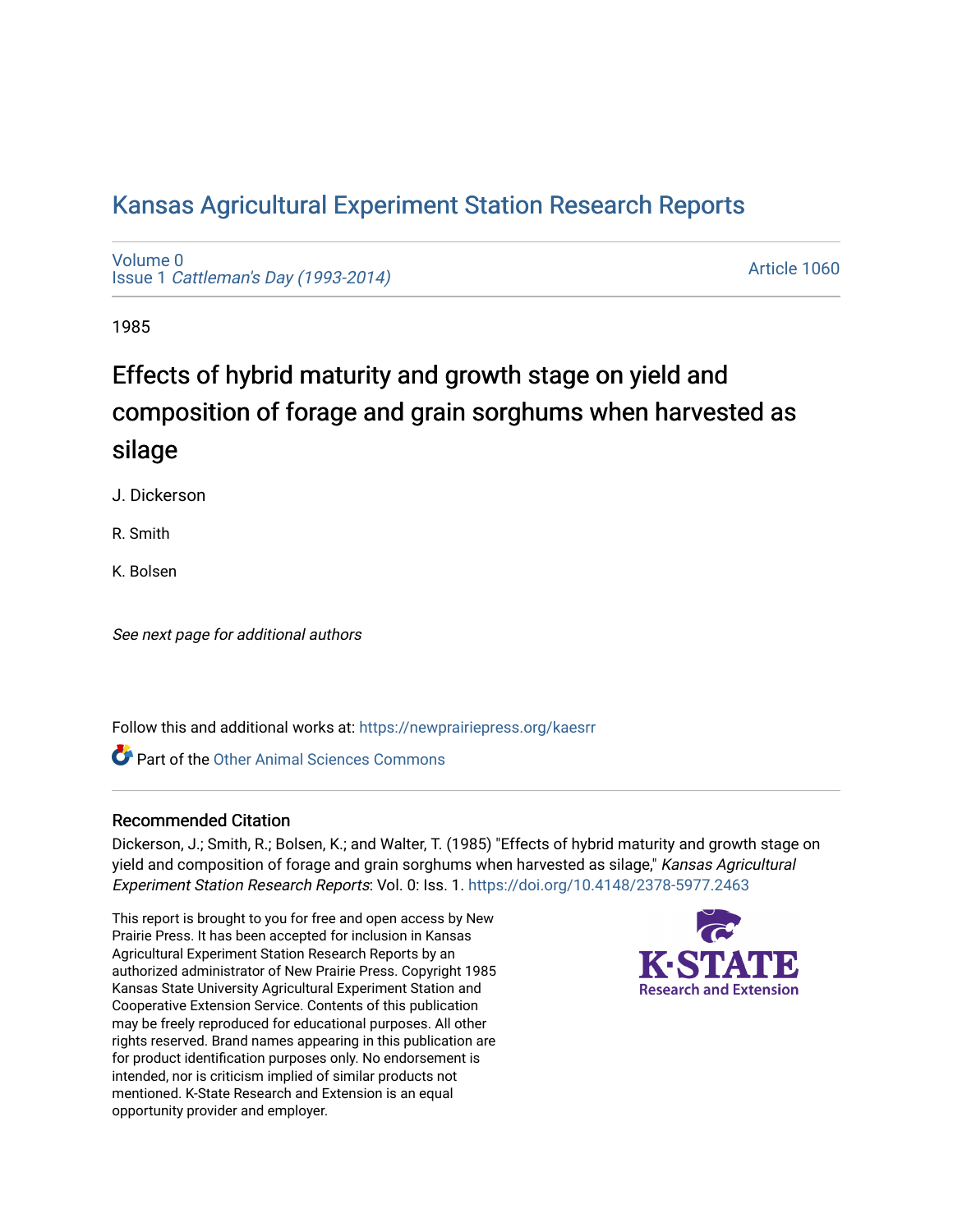## Effects of hybrid maturity and growth stage on yield and composition of forage and grain sorghums when harvested as silage

## Abstract

Thirteen sorghum hybrids chosen to represent a range of sorghum types were evaluated in two separate trials. Each was harvested at three stages of grain development: milk to early-dough, late-dough, and hard-grain. Among the forage sorghums, there was a 26-day range in days to half bloom from early to late maturing varieties. Harvest date did not affect crude protein content. However, whole-plant DM yield was significantly lower at the last harvest for the three latest maturing varieties. Grain yield increased over time in the early and intermediate hybrids. Lodging increased significantly over time for all varieties except DeKalb FS-25E. Among the grain sorghums, there was only a 4-day range in days to half bloom and very little difference in plant height. The forage sorghum was later maturing and taller. Whole-plant DM yields for the grain sorghums were highest at late-dough. Grain yields and grain to forage ratios generally increased with maturity, except when there were losses due to birds. Grain sorghums started to lodge by the hard-grain stage.

## Keywords

Cattlemen's Day, 1985; Kansas Agricultural Experiment Station contribution; no. 85-319-S; Report of progress (Kansas State University. Agricultural Experiment Station and Cooperative Extension Service); 470; Beef; Maturity; Growth stage; Yield; Forage; Grain sorghum; Silage

## Creative Commons License



This work is licensed under a [Creative Commons Attribution 4.0 License](https://creativecommons.org/licenses/by/4.0/).

## Authors

J. Dickerson, R. Smith, K. Bolsen, and T. Walter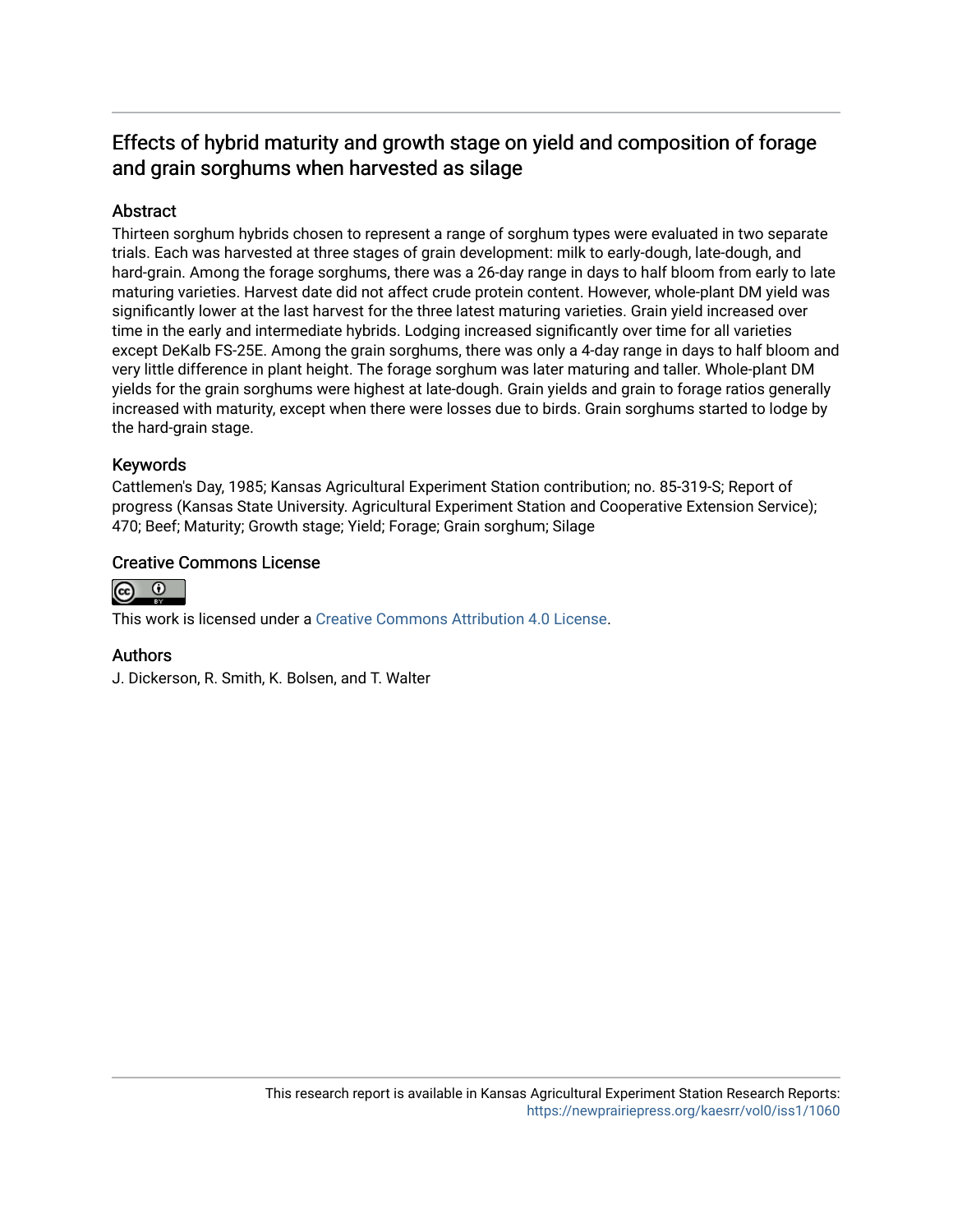

### Summary

Thirteen sorghum hybrids chosen to represent a range of sorghum types were evaluated in two separate trials. Each was harvested at three stages of grain development: milk to early-dough, late-dough, and hard-grain.

Among the forage sorghums, there was a 26-day range in days to half bloom from early to late maturing varieties. Harvest date did not affect crude protein content. However, whole-plant DM yield was significantly lower at the last harvest for the three latest maturing varieties. Grain yield increased over time in the early and intermediate hybrids. Lodging increased significantly over time for all varieties except DeKalb FS-25E.

Among the grain sorghums, there was only a 4-day range in days to half bloom and very little difference in plant height. The forage sorghum was later maturing and taller. Whole-plant DM yields for the grain sorghums were highest at late-dough. Grain yields and grain to forage ratios generally increased with maturity, except when there were losses due to birds. Grain sorghums started to lodge by the hard-grain stage.

#### Introduction

Sorghum's importance as a feed grain and silage crop has increased steadily in the High Plains region during the past 25 years. In recent years, more acres and tons of sorghum were harvested, stored, and fed as silage in Kansas than corn. Today, improved sorghum hybrids often give DM yields comparable to corn with lower production costs. But, there are often large variations among sorghum hybrids. Research in Texas indicates that whole-plant grain sorghum harvested and fed as silage produces about one-third more cattle gain per acre than harvesting and feeding only the grain portion.

Our objective was to determine how sorghum hybrids with different characteristics are affected by stage of development at harvest.

#### Experimental Procedures

Two separate experiments were conducted under dryland conditions during the summer of 1984. The forage sorghum trial included two early, two intermediate, and two late maturing hybrids. Included in the grain sorghum trial were two early, two intermediate, and one late maturing hybrids. A forage sorghum, intermediate in maturity, also was included in the grain sorghum trial for

<sup>&</sup>lt;sup>1</sup> Department of Agronomy.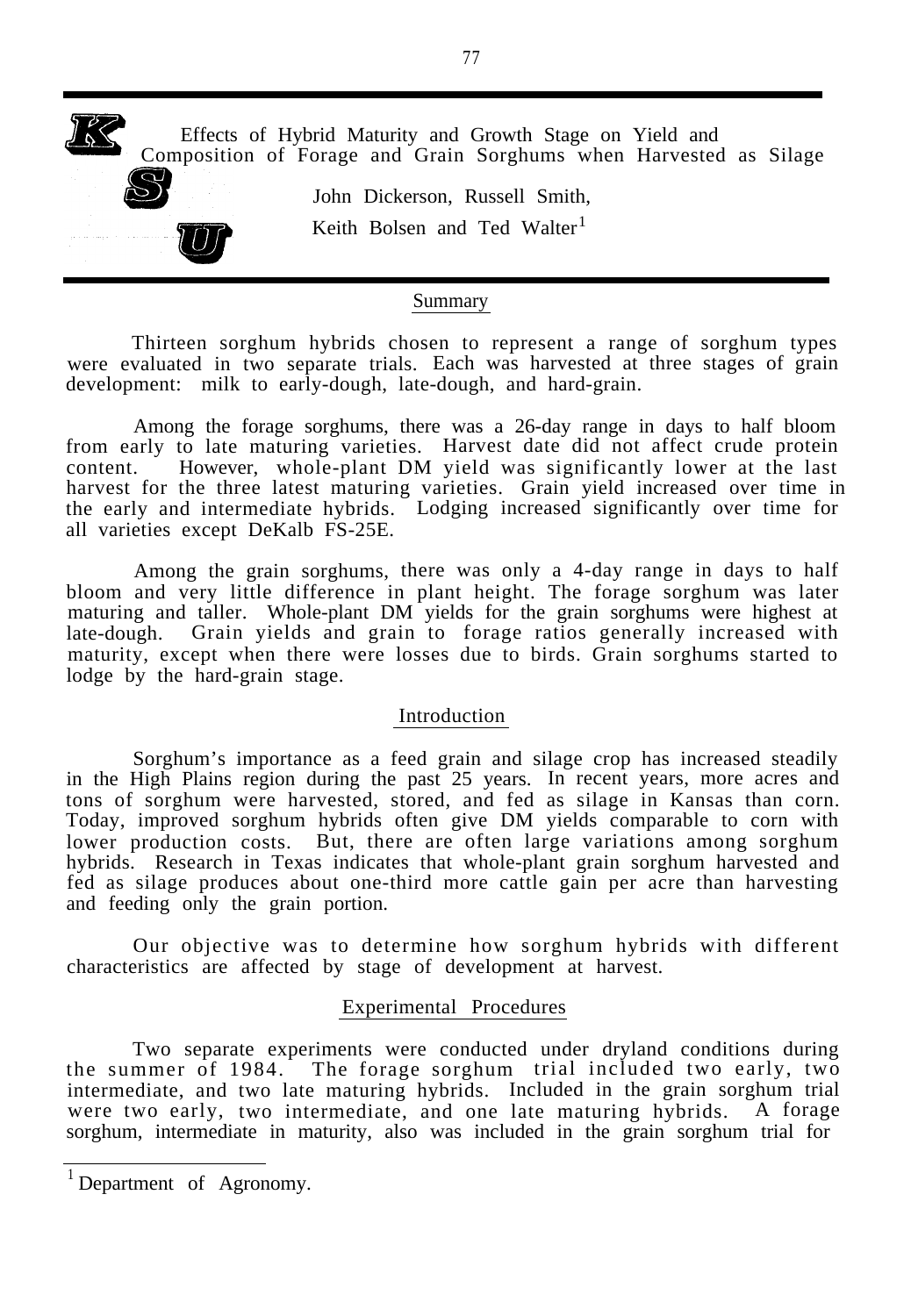comparison purposes. Hybrids were chosen to represent a range of sorghum pedigrees, which included variations in maturity, plant height, and grain and forage yields. Each variety was harvested at three stages of grain development; milk to early-dough, late-dough, and hard-grain. Treatments were arranged in a split-plot design with stages of harvest as main plots and varieties as sub-plots with four replications.

About 90 lb per acre of anhydrous ammonia and a broadcast pre-emergence herbicide spray (Ramrod-atrazine) were applied before planting. Soil tests indicated that phosphorus and potassium were adequate. All plots were planted June 1, but heavy rains during emergence ruined stands on the forage sorghum plots, so they were replanted on June 25. The grain sorghum stands were a little thin in spots, but acceptable. Furadan insecticide was placed in the furrows at planting and Cygon insecticide spray was applied July 31 for greenbug control. Each plot consisted of six rows, 30-inches apart and 30 ft in length. Two to three weeks after emergence, the plots were thinned to 34,848 plants per acre (six inches between plants).

Agronomic data collected on each plot included days to half bloom, plant height, lodging, whole-plant DM, and grain yields. Days to half bloom measured maturity, and is defined as number of days between the planting date and the date half of the main heads had some florets in bloom. Plant height was measured to the tallest point of the head immediately prior to harvest. Whole-plant yields for each plot were determined by harvesting a 20 ft length from each of the two center rows with a modified one-row forage harvester. Chopped forage from each plot was weighed, sampled for DM, and collected for silage-making. Silage was made from each plot in a 5-gallon capacity plastic laboratory silo. Grain yields were determined by hand clipping the heads from 20 ft of one of the remaining rows. Then, the heads were dried and threshed in a stationary thresher.

#### Results and Discussion

Forage Sorghum Trial. Shown in Table 23.1 are days to half bloom and plant height of the six varieties of forage sorghum. There was a 26-day range in days to half bloom from early to late maturing varieties. Unexpectedly, plant height was highest for the earlier maturing varieties and lowest for the intermediate maturing varieties. The relatively late planting date (June 25) and an early freeze (September 27) probably were responsible for this unusual relationship.

The data for yield and composition by variety are also shown in Table 23.1. An early freeze damaged the late maturing DeKalb FS-25E and resulted in a much lower grain yield and grain to forage ratio than in the other five varieties. Forage DM content was significantly higher at the third harvest for all varieties, except DeKalb FS-25E. No significant differences in whole-plant crude protein (CP) due to harvest date were observed in any variety. Forage DM yield was significantly lower for the three latest maturing hybrids (Silomaker, Cow Vittles, and DeKalb FS-25E) at the hard-grain stage. Grain yield was highest (P<.05) for the late-dough and hard-grain harvests in the early and intermediate varieties. Grain to forage ratios were numerically lowest at the milk to early-dough stage for all varieties. Lodging percents were significantly higher at the last harvest date for all varieties, except DeKalb FS-25E.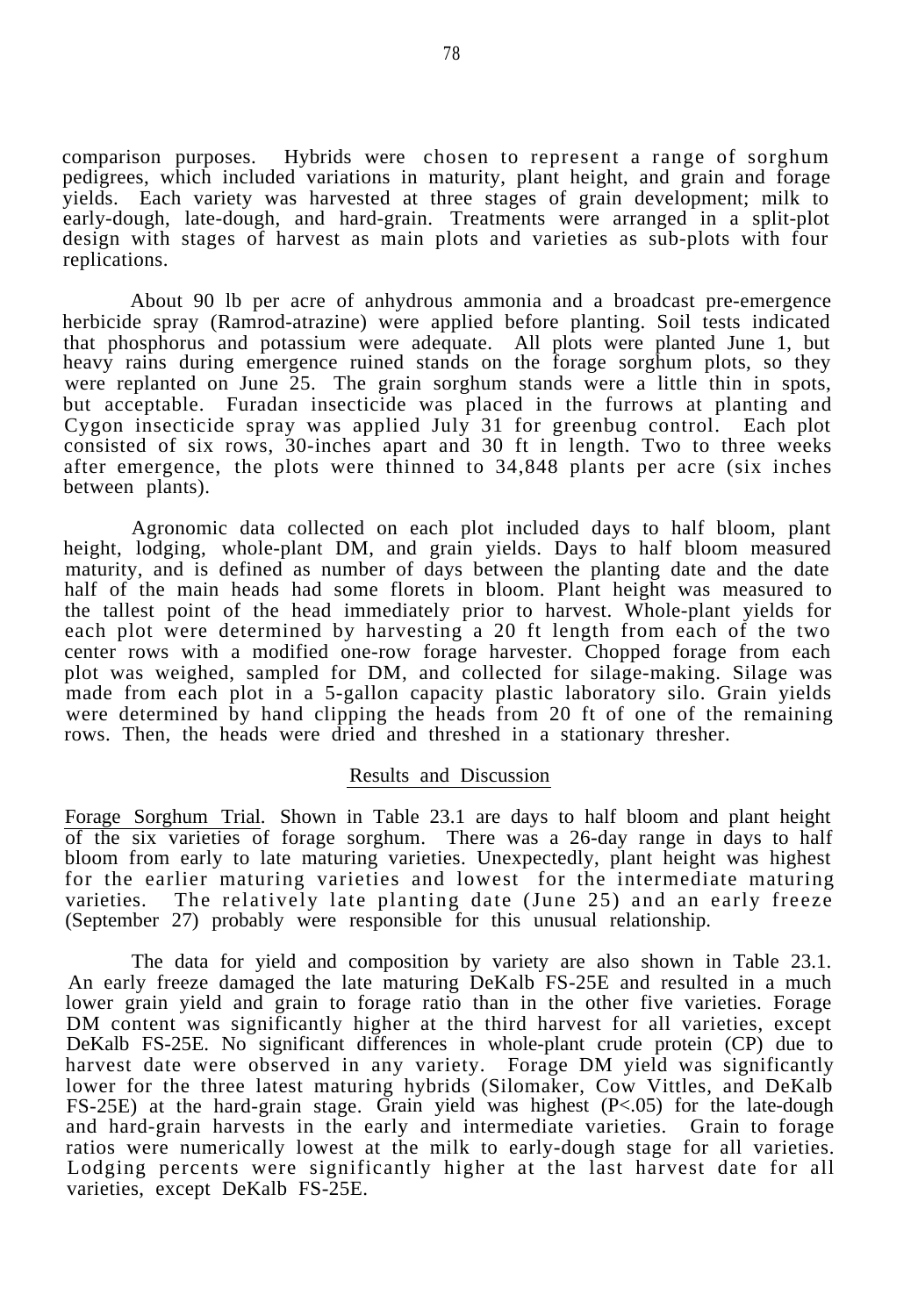Grain Sorghum Trial. The earliest and latest maturing grain sorghum varieties differed by only 4 days to half bloom (Table 23.2). Likewise, plant heights were similar for all grain sorghums. The forage sorghum (Pioneer 947) was later maturing and significantly taller than the grain sorghums.

The data for yield and composition by variety are also presented in Table 23.2. Whole-plant DM content for the grain sorghums was significantly higher at each successive harvest, while Pioneer 947 remained constant after the first harvest. About 10 days elapsed between each successive harvest stage. The effect of harvest stage on CP content was significant for only one variety (TX 2752 x TX 430), however there was a trend for CP content to decrease with maturity for all varieties except Asgrow Colt. A1though differences were not statistically significant, all grain sorghum varieties produced their highest DM yields at the late-dough stage of development, while the forage sorghum declined in DM yield at each successive harvest. Grain yields and grain to forage ratios generally increased with maturity, but due to severe damage by birds in some plots, grain yields were reduced at the third harvest for three of the grain sorghum varieties. Lodging increased significantly at the third harvest for four of the five grain sorghums. The forage sorghum also lodged more as maturity progressed, however these values were likely inflated since it was not surrounded by a crop of similar height.

#### \*\*\*\*\*\*

#### Sorghum Performance Tests

Sorghum Performance Tests are conducted annually by the Kansas Agricultural Experiment Station to provide farmers, Extension workers, and private research and sales personnel with unbiased agronomic information on many sorghum hybrids marketed in Kansas. Cooperating seed firms nominate test entries, select test sites, and pay entry fees to cover part of the test costs. Because the program is voluntary, not all hybrids grown in the state are included in tests, and hybrids are not grown uniformly at all locations.

Results of the 1984 Sorghum Performance Tests are summarized in Report of Progress 465. It can be obtained through Extension personnel, or the Kansas Agricultural Experiment Station.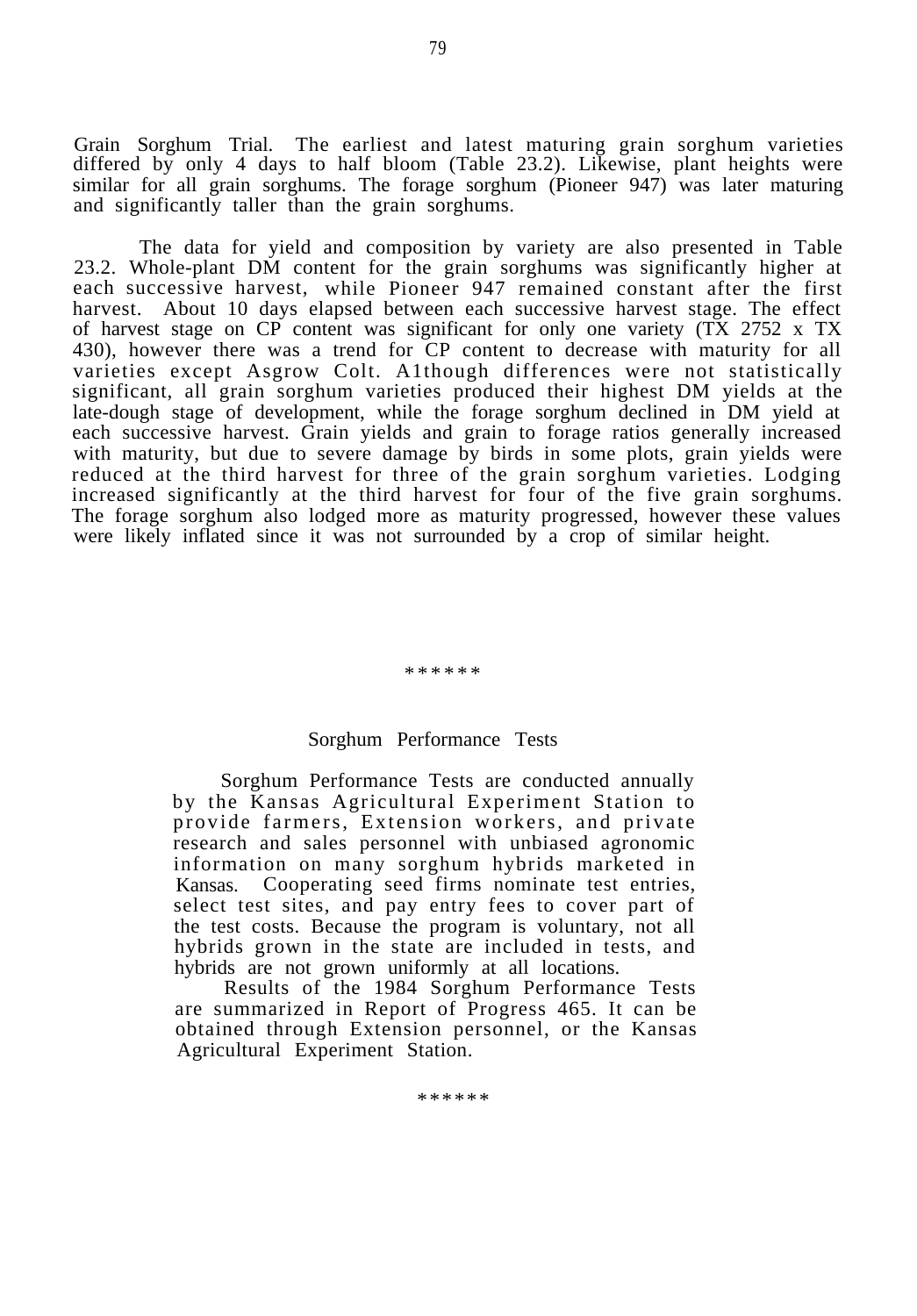|                                                                   |                                             | Whole-plant<br>CP <sup>2</sup>                               |                   | Yield/Acre<br>Whole-<br>plant Grain               |                                                               | Grain:<br>Forage                                | Lodging                                                       |
|-------------------------------------------------------------------|---------------------------------------------|--------------------------------------------------------------|-------------------|---------------------------------------------------|---------------------------------------------------------------|-------------------------------------------------|---------------------------------------------------------------|
| Variety                                                           | Harvest <sup>1</sup>                        | DM<br>$\%$                                                   | $\%$              | $\epsilon$ <sub>tons</sub> $2$                    | bu <sup>3</sup>                                               | Ratio                                           | %                                                             |
| Early Maturity<br><b>Buffalo Canex</b><br>$(55^{\,4},\,86^{\,5})$ | $\perp$<br>$\overline{2}$<br>$\overline{3}$ | 27.2 <sup>b</sup><br>$25.8^{\circ}_{a}$<br>29.2 <sup>a</sup> | 7.1<br>5.7<br>6.8 | $5.4^{\circ}$<br>$5.9aab$<br>6.2 <sup>a</sup>     | $35.3^{b}$<br>$\frac{53.5}{25.1}$ <sup>a</sup><br>55.1        | .20<br>.30<br>.28                               | 0.0 <sup>c</sup><br>$7.5^{ab}$<br>$11.5^a$                    |
| Warner Sweet-Bee<br>(62, 93)                                      | 1<br>$\overline{c}$<br>$\overline{3}$       | 24.8 <sup>c</sup><br>$26.8\frac{b}{a}$<br>30.4               | 6.9<br>6.8<br>6.7 | $5.5^{\rm b}$<br>6.1 <sup>a</sup><br>$6.6^a$      | 45.8 <sup>b</sup><br>$\frac{58.6}{64.3}^{ab}$                 | .26<br>.31<br>.31                               | 15.8 <sup>b</sup><br>$34.3^{a}$<br>44.0 <sup>a</sup>          |
| Intermediate Maturity<br>Pioneer 947<br>(68, 81)                  | $\overline{c}$<br>$\overline{3}$            | $30.5^{b}$<br>$\frac{31.7^{\mathrm{b}}}{41.9^{\mathrm{a}}}$  | 9.1<br>8.7<br>9.1 | 5.6<br>6.1<br>6.4                                 | 49.0 <sup>b</sup><br>82.5 <sup>a</sup><br>77.1 <sup>a</sup>   | .28 <sup>b</sup><br>.51 <sup>a</sup><br>.44a    | $.8^{\rm b}$ .<br>$2.8^{ab}$<br>7.3 <sup>a</sup>              |
| Golden Acres T-E<br>Silomaker<br>(76, 71)                         | 1<br>$\overline{2}$<br>$\overline{3}$       | $27.0^{b}$<br>$30.5^{\text{a}}$<br>30.1 <sup>a</sup>         | 8.2<br>8.5<br>8.6 | $6.2^{a b}$<br>$6.6^a$<br>$5.8^{\mathrm{b}}$      | 41.3 <sup>b</sup><br>61.5 <sup>a</sup> <sub>a b</sub><br>49.9 | .20<br>.30<br>.28                               | 3.0 <sup>a</sup><br>2.0 <sup>b</sup><br>$12.\overline{3}^{a}$ |
| Late Maturity<br><b>Conlee Cow Vittles</b><br>(79, 84)            | 1<br>$\overline{c}$<br>$\overline{3}$       | 24.5 <sup>b</sup><br>$26.0^{\rm a}$<br>$25.8^{\rm a}$        | 8.1<br>7.7<br>7.7 | 6.3 <sup>a</sup><br>$6.2^a_b$<br>5.6 <sup>b</sup> | 23.3<br>35.5<br>41.9                                          | .10 <sup>b</sup><br>$.16^{ab}$<br>$.24^{\circ}$ | 6.0<br>10.8<br>28.5                                           |
| De Kalb FS-25 E<br>(81, 82)                                       | 1<br>$\overline{c}$<br>$\overline{3}$       | 26.9 <sup>a</sup><br>24.7 <sup>b</sup><br>$24.7^{b}$         | 8.3<br>7.9<br>8.1 | 6.7 <sup>a</sup><br>$6.3^{ab}$<br>$6.2^b$         | 9.6<br>11.6<br>10.6                                           | .04<br>.05<br>.04                               | $\boldsymbol{0}$<br>$\boldsymbol{0}$<br>$\overline{0}$        |

Table 23.1. Yield and Composition of the Six Forage Sorghum Varieties Harvested at Three Stages of Maturity

 $1$  Harvest 1, milk to early-dough; harvest 2, late-dough; harvest 3, hard-grain.

 $2100\%$  dry matter basis.

<sup>3</sup> Adjusted to 12.5% moisture.

<sup>4</sup> Days to half bloom.

 $<sup>5</sup>$  Plant height, inches.</sup>

 $a^{b}$ c Means within a variety with same letter are not different (P<.05).